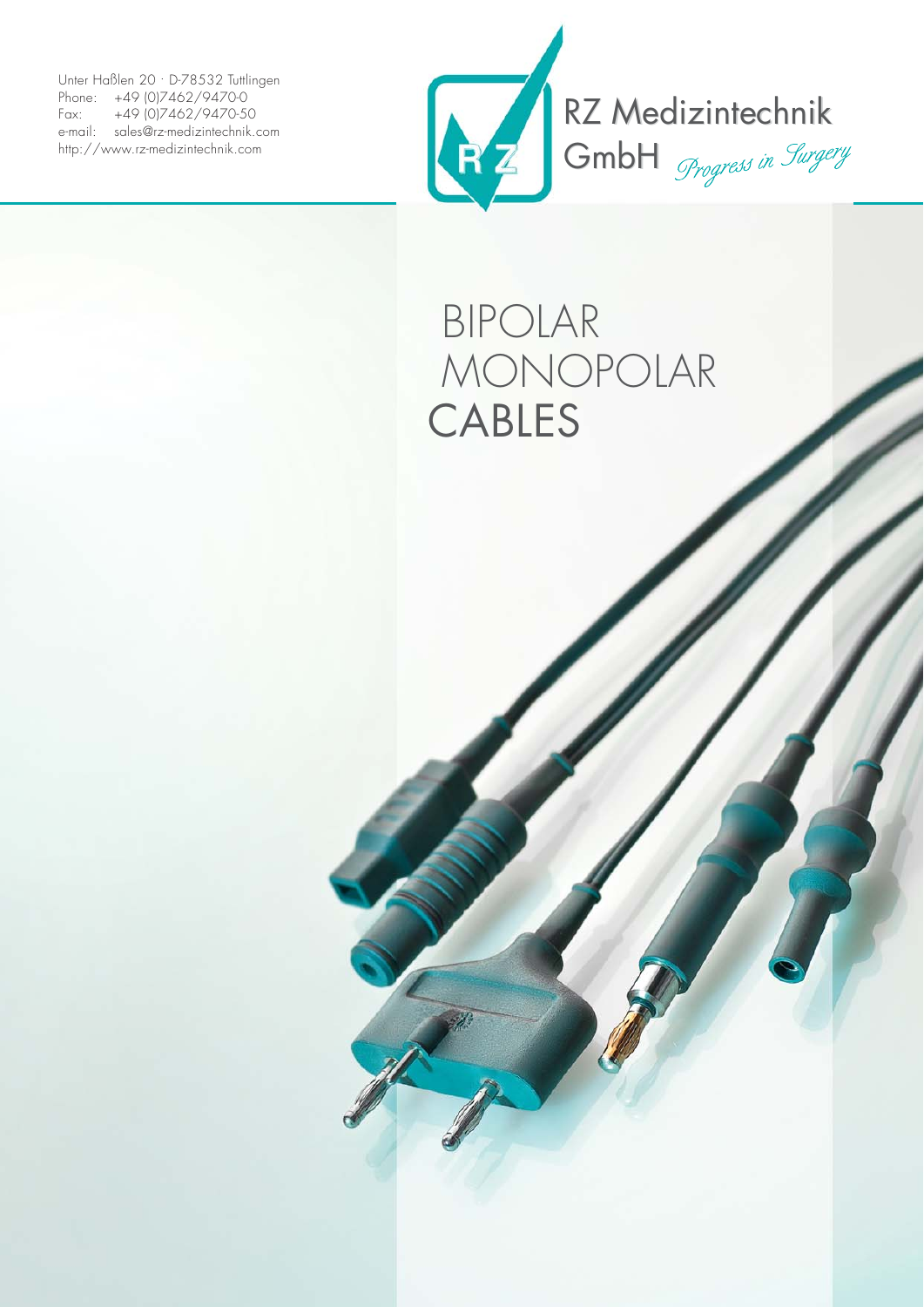## RZ BIPOLAR AND MONOPOLAR CABLES

RZ Medizintechnik GmbH offers an extensive range of high-quality cables for use with established devices in bipolar and monopolar HF surgery. All cables meet highest safety standards and provide best performance at persistent reliability.

Advantages:

- FEP Insulation
- Poreless silver plated wires
- Silicone jacket
- Reliable and strong sheathing
- Latex-free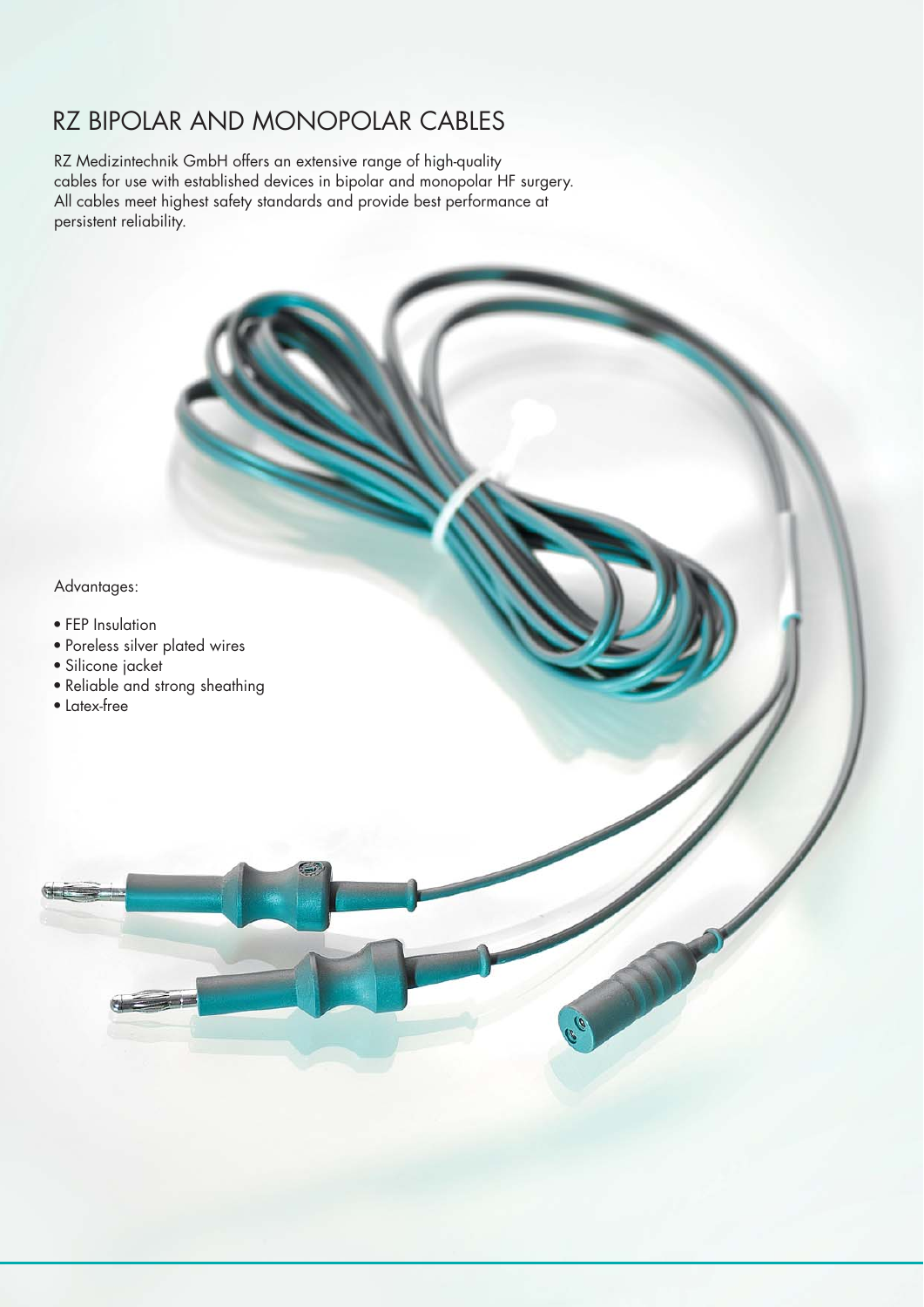| Generator end |                           |          | Flat plug                  | Flat plug, angled          | Flat plug, square          | 2-pin plug                 |
|---------------|---------------------------|----------|----------------------------|----------------------------|----------------------------|----------------------------|
|               | 2-Banana                  | 3m<br>5m | 700-350-030<br>700-350-050 | 300-860-100<br>300-860-111 | 700-350-130<br>700-350-150 | 700-351-030<br>700-351-050 |
|               | Erbe                      | 3m<br>5m | 700-101-001<br>700-100-101 | 700-100-130<br>700-100-150 | 700-101-130<br>700-101-150 | 700-100-102<br>700-100-103 |
|               |                           |          |                            |                            |                            |                            |
|               | Martin, Aesculap          | 3m       | 700-287-030                | 700-200-130                | 700-287-130                | 700-200-132                |
|               | Berchtold                 | 5m       | 700-287-050                | 700-200-150                | 700-287-150                | 700-200-152                |
|               | Valleylab<br>Lamidey, EMC | 3m<br>5m | 700-351-031<br>700-351-051 | 700-300-003<br>700-300-005 | 700-351-131<br>700-351-151 | 700-300-203<br>700-300-205 |
|               | Erbe                      | 3m       | 700-400-050                | 700-400-003                | 700-400-103                | 700-400-203                |
|               | EMC/Dolley                | 5m       | 700-400-055                |                            | 700-400-105                |                            |
|               |                           | 3m       | 700-400-035                |                            |                            | 700-400-230                |
|               | Aesculap                  | 5m       | 700-400-036                |                            |                            | 700-400-250                |
|               |                           |          |                            |                            |                            |                            |
|               | Codman                    | 3m       | 700-400-041                |                            |                            | 700-400-330                |
|               | CMC II<br>5m              |          | 700-400-040                |                            |                            | 700-400-350                |
|               | Valleylab                 | 3m       | 700-400-030                |                            | 700-400-130                |                            |
|               | autobipolar               | 5m       |                            |                            |                            |                            |

|                            | Flat plug, angled | Flat plug, square                               | 2-pin plug                 |
|----------------------------|-------------------|-------------------------------------------------|----------------------------|
|                            |                   |                                                 |                            |
| 700-350-030                | 300-860-100       | 700-350-130                                     | 700-351-030                |
| 700-350-050                | 300-860-111       | 700-350-150                                     | 700-351-050                |
|                            |                   |                                                 |                            |
| 700-101-001                | 700-100-130       | 700-101-130                                     | 700-100-102                |
| 700-100-101                | 700-100-150       | 700-101-150                                     | 700-100-103                |
|                            |                   |                                                 |                            |
| 700-287-030                | 700-200-130       | 700-287-130                                     | 700-200-132                |
| 700-287-050                | 700-200-150       | 700-287-150                                     | 700-200-152                |
|                            | 700-300-003       | 700-351-131                                     |                            |
| 700-351-031<br>700-351-051 | 700-300-005       | 700-351-151                                     | 700-300-203<br>700-300-205 |
|                            |                   |                                                 |                            |
|                            |                   | 700-400-050 700-400-003 700-400-103 700-400-203 |                            |
| 700-400-055                |                   | 700-400-105                                     |                            |
|                            |                   |                                                 |                            |
| 700-400-035                |                   |                                                 | 700-400-230                |
| 700-400-036                |                   |                                                 | 700-400-250                |
|                            |                   |                                                 |                            |
| 700-400-041                |                   |                                                 | 700-400-330                |
| 700-400-040                |                   |                                                 | 700-400-350                |
|                            |                   |                                                 |                            |
| 700-400-030                |                   | 700-400-130                                     |                            |
|                            |                   |                                                 |                            |



## BIPOLAR CABLES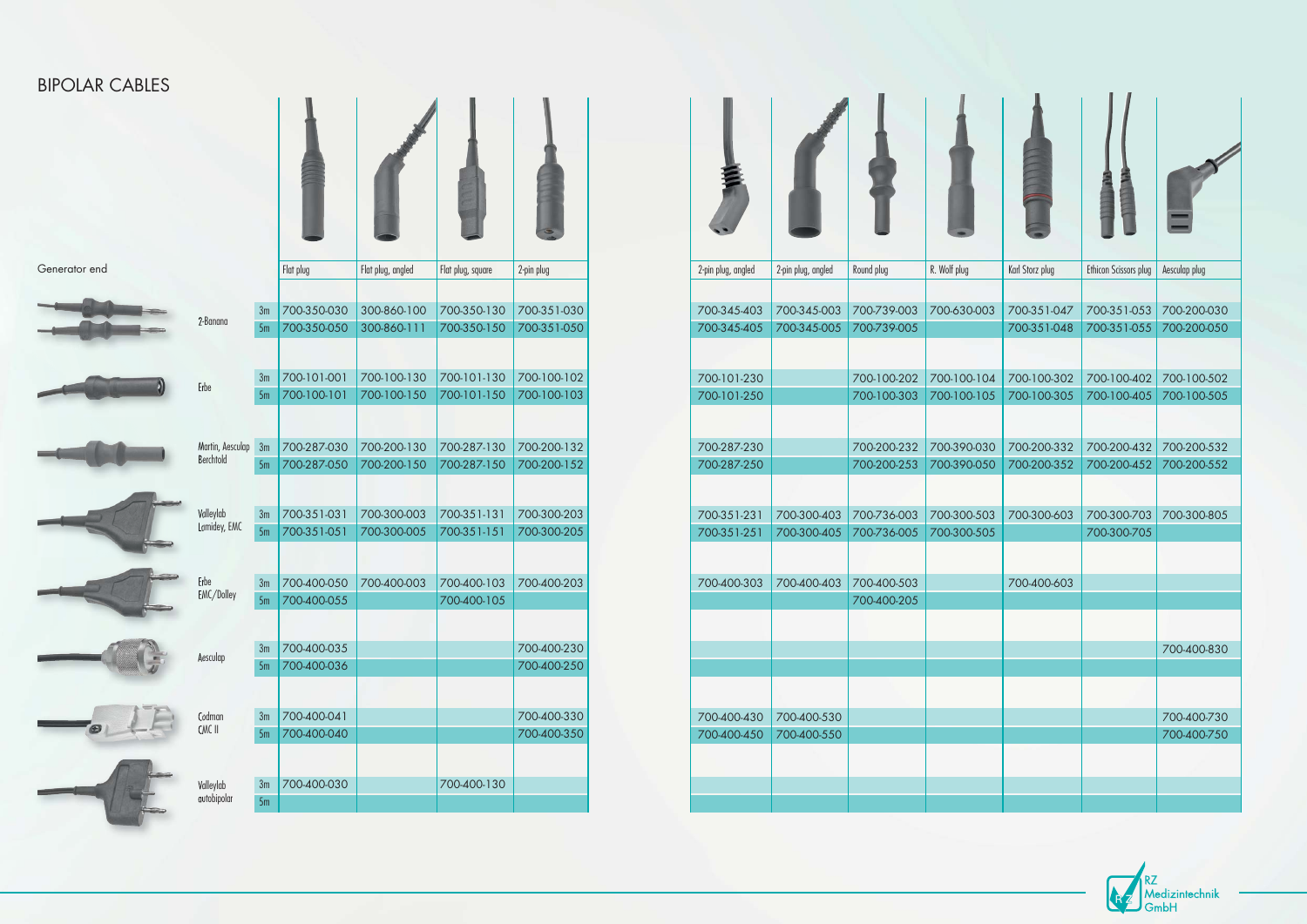## MONOPOLAR CABLES

|                             |                | 4mm socket              | 4mm socket, ang.        | 2mm plug                                        | 4mm plug    | 3mm socket  | 4mm hexagon | 4mm plug    |
|-----------------------------|----------------|-------------------------|-------------------------|-------------------------------------------------|-------------|-------------|-------------|-------------|
| Generator end               |                |                         |                         |                                                 |             |             |             |             |
|                             | 3m             | 700-280-030             | 700-290-030             | 700-291-030                                     |             | 700-292-030 | 700-293-030 | 700-293-033 |
|                             | 5 <sub>m</sub> | 700-280-050             | 700-290-050             | 700-291-050                                     |             |             |             | 700-293-035 |
| Erbe, Martin,<br>Berchtold  |                |                         |                         |                                                 |             |             |             |             |
|                             | 3m             | 700-360-031             |                         | 700-361-030 700-362-030 700-363-030 700-364-030 |             |             |             | 700-370-030 |
|                             | 5m             | 700-360-051             | 700-361-050 700-362-050 |                                                 | 700-363-050 |             |             | 700-370-035 |
| Bovie, Valleylab,<br>Conmed |                |                         |                         |                                                 |             |             |             |             |
|                             | 3m             | 700-285-030             |                         | 700-286-030                                     | 700-286-130 |             |             | 700-286-230 |
|                             | 5m             | 700-285-050             |                         | 700-286-050                                     |             |             |             |             |
| Martin, Berchtold           |                |                         |                         |                                                 |             |             |             |             |
|                             | 3m             | 700-101-030 700-102-030 |                         | 700-103-030                                     |             |             | 700-105-030 |             |
|                             | 5m             | 700-101-050             |                         | 700-103-050                                     |             | 700-104-050 |             |             |

Erbe, ACC/ICC